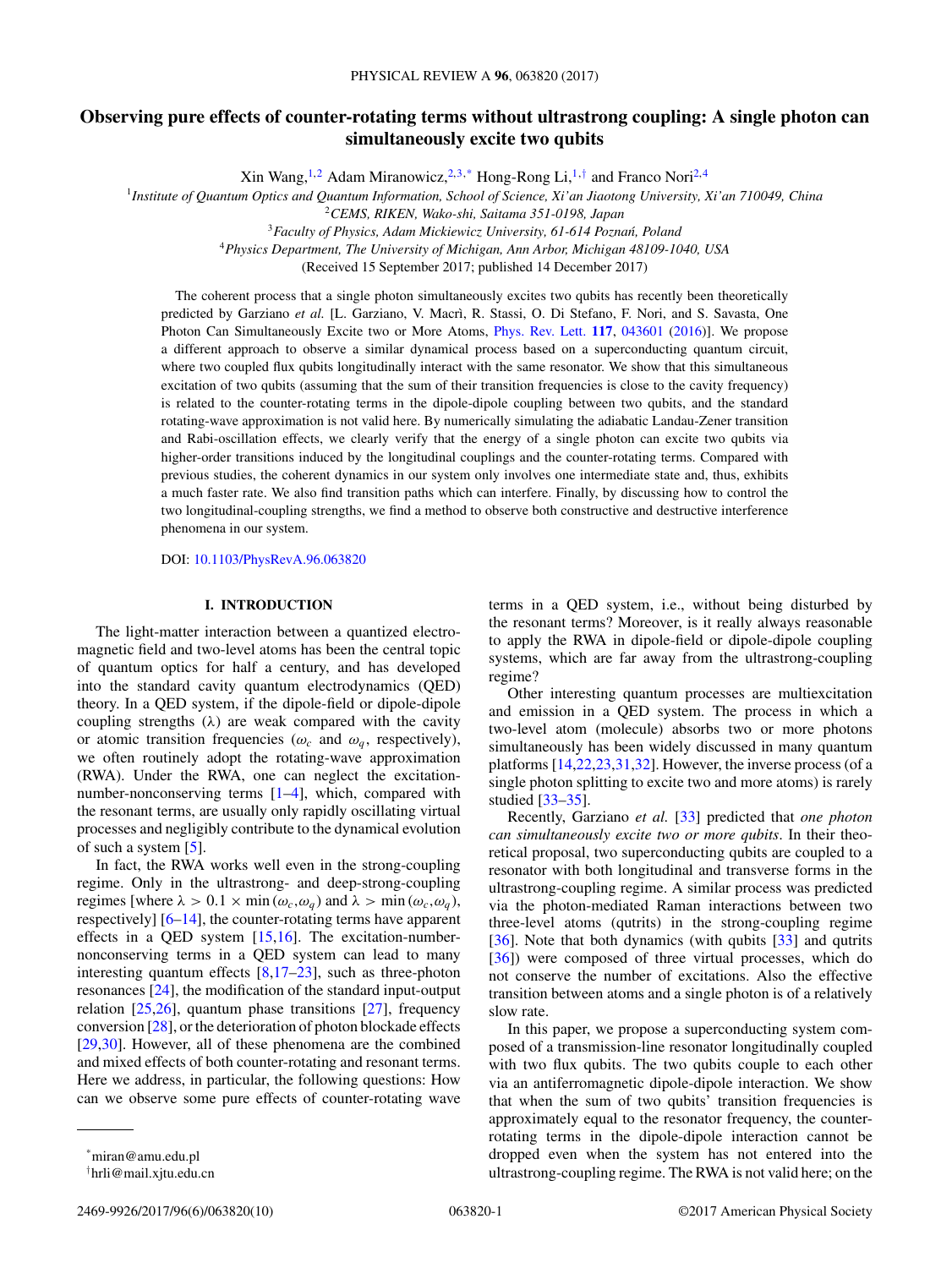<span id="page-1-0"></span>contrary, the resonant terms can be approximately neglected in our model. Due to the counter-rotating terms, a single photon in the resonator can simultaneously excite two qubits. Finally, we discuss the quantum interference effects between four transition paths. Compared with the similar dynamics studied in Refs. [\[33,36\]](#page-8-0), the whole transition process proposed now only involves a *single* intermediate step and the process rate can be much faster. Additionally, our proposal does not require one to induce *both* longitudinal and transverse couplings [\[33\]](#page-8-0), so the superconducting qubit can work at the optimal point and, thus, the pure-dephasing rate of the qubits can be effectively suppressed [\[22,23](#page-7-0)[,37,38\]](#page-8-0). Moreover, we consider *qubits instead of the qutrits* studied in Ref. [\[36\]](#page-8-0). By discussing the parameters in our system, we find that the coherence rate can easily exceed the decoherence rate, and it is possible to observe these quantum effects with current experimental setups.

Superconducting circuits with Josephson qubits are a suitable platform to explore our proposal, as will be discussed in detail in Sec. II. We note that the past few years have witnessed the rapid development in quantum control and quantum engineering based on superconducting quantum circuits [\[16](#page-7-0)[,39–47\]](#page-8-0). The current manufacturing, control, and detection technologies for the superconducting devices are mature [\[48–52\]](#page-8-0). Many quantum phenomena in atomic physics and quantum optics, such as vacuum Rabi oscillations [\[16\]](#page-7-0), Autler-Townes splitting [\[53–55\]](#page-8-0), and Fock states generation [\[56–58\]](#page-8-0), have been demonstrated based on superconducting quantum circuits [\[16\]](#page-7-0). Moreover, since the dipole moments of a superconducting qubit are extremely large compared with the ones in natural atoms, the coupling strength in a circuit QED system [\[46,59\]](#page-8-0) can enter into the strong, ultrastrong  $[7,8,11,12,14]$ , and even deep-strong  $[13]$  regimes. All these advantages make superconducting quantum circuits an ideal platform for exploring various quantum effects beyond the RWA.

#### **II. MODEL**

Our model can be implemented in a superconducting quantum circuit layout with Josephson junctions. As shown in Fig. 1, we consider two gap-tunable flux qubits [\[37,38,60–](#page-8-0)[63\]](#page-9-0) placed in a transmission-line resonator (TLR), and coupled together with an antiferromagnetic interaction [\[64–66\]](#page-9-0). The Hamiltonian for the two qubits is expressed as (setting  $\hbar = 1$ )

$$
\bar{H}_q = \frac{1}{2} \sum_{j=1}^2 \left( \Delta_j \bar{\sigma}_j^x + \epsilon_j \bar{\sigma}_j^z \right) + J \bar{\sigma}_1^z \bar{\sigma}_2^z, \tag{1}
$$

where the energy basis  $\epsilon_j = 2I_{p,j}(\Phi_j^z - \Phi_0/2)$  can be controlled via the flux  $\Phi_j^z$  through the two symmetric gradiometric loops [\[38](#page-8-0)[,63\]](#page-9-0),  $\Delta_j$  is the energy gap,  $\Phi_0$  is the flux quantum, and  $\bar{\sigma}_z^j$  and  $\bar{\sigma}_x^j$  are the Pauli operators for the *j* th qubit in the basis of persistent current states:  $|\uparrow_j\rangle$  (counterclockwise) and  $|\downarrow_j\rangle$ (clockwise) with amplitude  $I_{p,j}$  [\[60,61\]](#page-8-0). The dipole-dipole interaction strength *J* is given by  $J = M_q I_{p,1} I_{p,2}$ , where  $M_q$ is the mutual inductance between two qubits [\[64–66\]](#page-9-0). For such a layout arrangement, the mutual inductance  $M_q$  and coupling strength *J* are determined by the geometry and spatial relation, when the qubits are placed next to each other. Alternatively, as



FIG. 1. (a) Schematic circuit layout of our proposal. The central conductor of the transmission-line resonator (TLR) is stretched in the *z* direction, and the two flux qubits are placed at the antinode positions of the TLR standing-wave current  $I(z)$ . Here we assume that each qubit is composed of two symmetric gradiometric loops and a SQUID loop. (b) The quantized current  $I(z)$  through the TLR central conductor can interact with the first and second qubit SQUID loops via mutual inductances  $M_1$  and  $M_2$ , respectively. Each qubit is composed of four Josephson junctions (modeled by black crosses). To bias the energy gap of each qubit, a static flux  $\Phi_j^x$  must be through the *j* th SQUID loop. The two qubits couple together with their mutual inductance *Mq* .

discussed in Refs. [\[67–70\]](#page-9-0), one can achieve a tunable indirect coupling by employing a coupler, which allows a flexible coupling between two distant qubits. Here we just assume the two flux qubits as an example, and they can be replaced by some other type of superconducting artificial qubits (see, e.g., Figs. 1 and 2 in Ref. [\[16\]](#page-7-0)).

The energy gap  $\Delta_i$  can be controlled conveniently by adjusting the static flux  $\Phi_j^x$  through the superconducting quantum interference device (SQUID) loop. Since the sizes of two qubits (∼10 *μ*m) are negligible compared with the TLR wavelength (∼cm), we assume that the resonator current is independent of the resonator position and the dipole approximation is valid here. The qubits are placed at the antinode position  $z_0$  of the TLR current  $[16,46,59]$  $[16,46,59]$ . Since each qubit has two symmetric gradiometric loops, the flux contribution from the current  $I(z)$  in the central conductor of the TLR vanishes to the first order of the energy bias  $\epsilon_i$ [\[37,38,](#page-8-0)[63\]](#page-9-0). However, the current  $I(z)$  in the central conductor of the TLR can produce flux perturbations to the SQUID loop of the *j*th qubit via the mutual inductance  $M_i$  [\[37](#page-8-0)[,63\]](#page-9-0). Therefore,  $\Delta_i$  can be expressed as

$$
\Delta_j = \Delta_j \left( \Phi_{j0}^x \right) + R_j M_j I(z_0), \tag{2}
$$

where  $R_j = \partial \Delta_j(\Phi_j^x)/\partial \Phi_j^x$  is the sensitivity of the energy gap  $\Delta_j$  on the static-flux frustration at the position  $\Phi_{j0}^x$  [\[37](#page-8-0)[,63\]](#page-9-0). The quantized current of the TLR can be directly obtained from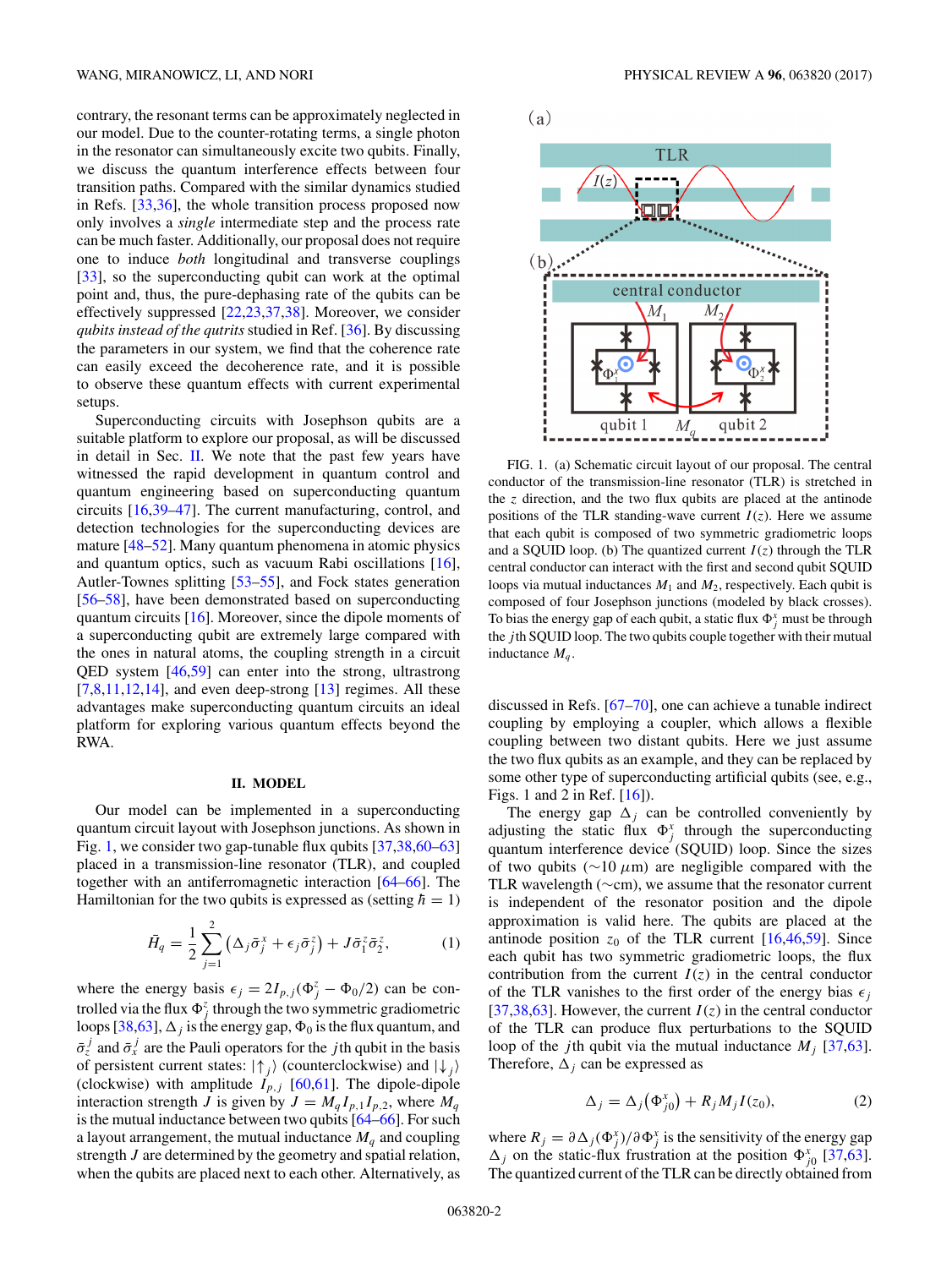<span id="page-2-0"></span>the quantization of the voltage and expressed as [\[16,](#page-7-0)[59,](#page-8-0)[71,72\]](#page-9-0)

$$
I(z_0) = \sqrt{\frac{\omega}{2L_0L}}(a + a^{\dagger}),
$$
\n(3)

where  $L_0$  is the inductance per unit length of the TLR,  $a(a^{\dagger})$ denotes the annihilation (creation) operator of a microwave photon in the TLR,  $\omega$  is the resonant mode frequency considered here, and *L* is the total length of the resonator [\[59](#page-8-0)[,71\]](#page-9-0). The coupling strength between the *j* th qubit and a single microwave photon in the resonator has the form

$$
g_j = R_j M_j \sqrt{\frac{\omega}{2L_0 L}},\tag{4}
$$

and the total Hamiltonian for the whole system can be written as

$$
\bar{H}_T = \omega a^\dagger a + \frac{1}{2} \sum_{j=1}^2 \left( \Delta_j \bar{\sigma}_j^x + \epsilon_j \bar{\sigma}_j^z \right) + \sum_{j=1}^2 g_j \bar{\sigma}_j^x (a + a^\dagger) + J \bar{\sigma}_1^z \bar{\sigma}_2^z.
$$
 (5)

In an experiment, if we apply static fluxes  $\Phi_1^x$  and  $\Phi_2^x$  through the SQUID loop of two qubits with the opposite (same) direction, the flux sensitivities of the energy gaps  $R_1$  and  $R_2$  are of the opposite (same) sign. Moreover, by setting the *j* th qubit working at different energy-gap points  $\Delta_i$ , the amplitude of  $R_1$  and  $R_2$  can be easily modified [\[37](#page-8-0)[,63\]](#page-9-0). It can be found that  $R_1$  and  $R_2$  directly determine the strengths and relative sign between  $g_1$  and  $g_2$ . The coupling strengths between the qubits and resonator can be conveniently adjusted in this circuit QED system according to Eq.  $(4)$ . In Sec. [IV,](#page-4-0) we demonstrate how to obtain different interference effects by modifying  $R_1$  and  $R<sub>2</sub>$ .

To minimize the pure dephasing effect of two qubits induced by the flux noise, we often operate the qubits at their optimal points with  $\epsilon_j = 2I_{p,j}(\Phi_j^z - \Phi_0/2) = 0$ , by applying a static flux  $\Phi_j^z = \Phi_0/2$  [\[38](#page-8-0)[,63\]](#page-9-0) through two gradiometric loops. In the new basis of the eigenstates  $|e_j\rangle = (|\uparrow_j\rangle + |\downarrow_j\rangle)\sqrt{2}$  and  $|g_j\rangle = (|\uparrow_j\rangle - |\downarrow_j\rangle)\sqrt{2}$ , we can rewrite the Hamiltonian in Eq.  $(5)$  as

$$
H_T = \omega a^{\dagger} a + \frac{1}{2} \sum_{j=1}^{2} \Delta_j \sigma_j^z + \sum_{j=1}^{2} g_j \sigma_j^z (a + a^{\dagger}) + J \sigma_1^x \sigma_2^x,
$$
\n(6)

where  $\sigma_j^z = |e_j\rangle\langle e_j| - |g_j\rangle\langle g_j|$  and  $\sigma_j^x = \sigma_j^+ + \sigma_j^- =$  $|e_i\rangle\langle g_i| + |g_i\rangle\langle e_i|$ . It can be found that the qubit-resonator coupling is of a longitudinal form, rather than that in the Rabi model for standard QED systems.

In this paper, we assume that two qubits are nearly resonant, i.e.,  $\Delta_1 \simeq \Delta_2$ , but all our discussions here can be applied to the case when the two qubits are far off resonance. The last term in Eq. (6) describes the dipole-dipole interaction between two artificial atoms, which can be separated into two parts, i.e., the excitation-number-conserving terms,

$$
H_{\rm R} = J(\sigma_1^- \sigma_2^+ + \text{H.c.}),\tag{7}
$$

and the counter-rotating terms,

$$
H_{\rm CR} = J(\sigma_1^+ \sigma_2^+ + \text{H.c.}).
$$
 (8)

It is known that  $H_{CR}$  describes an excitation-numbernonconserving process that two excitations are created (annihilated) at the same time. This virtual process happens with an extremely low probability at a rapid oscillating rate [\[5\]](#page-7-0). In a conventional analysis of such dipole-dipole coupling dynamics, the evolution of the two resonant qubits is dominated by the excitation-number-conserving term  $H_R$  before the coupling strength  $J$  enters into the ultrastrong-coupling regime. The counter-rotating term  $H_{CR}$  is only significant when the coupling reaches the ultrastrong- or deep-strong-coupling regimes. However, in this work, we find the interesting phenomenon that  $H_{CR}$ , rather than  $H_R$ , dominates the evolution process even *without* considering the ultrastrong-coupling regime, i.e., max  $\{J, g_i\} < 0.1 \times \min{\{\omega, \Delta_i\}}$ .

## **III. HOW TO OBSERVE PURE EFFECTS OF COUNTER-ROTATING TERMS**

We are interested in the regime when  $\omega \approx \Delta_1 + \Delta_2$ , and assume that the resonator and second-qubit frequencies are  $\omega = 2\Delta_2 = 8$  GHz. Under current experimental conditions, the coupling strength between a TLR and a qubit can easily reach the strong-coupling regime (see Ref. [\[16\]](#page-7-0) for a recent review) and we assume that  $g_1 = g_2 = 0.2$  GHz. According to Ref. [\[73\]](#page-9-0), a direct inductive coupling strength between the two flux qubits can be several-hundred MHz. In the following discussions, we set  $J = 0.1$  GHz.

#### **A. Anticrossing point in energy spectra**

In Fig.  $2(a)$ , by changing the first atomic-transition frequency  $\Delta_1$ , we plot the energy spectrum of the third and fourth eigenenergies by numerically solving the eigenproblem  $H_T |\psi_n\rangle = E_n |\psi_n\rangle$ , with  $n = 3, 4$ . It can be seen that the two energy levels exhibit anticrossing with a splitting around  $\Delta_1 = 4$  GHz (red solid curves), which indicates that there might be two states coupled resonantly. Specifically, if the counter-rotating terms  $H_{CR}$  in Eq. (6) are neglected, the anticrossing point disappears (see the dashed black curves). However, without the two-qubit resonant coupling terms  $H_R$ , the energy spectrum (blue dot curves) for the third and fourth eigenstates coincides with the full Hamiltonian case, which indicates that the resonant coupling is due to the counterrotating terms  $H_{CR}$  and has no relation to  $H_{R}$ . We note that the predicted level anticrossing is analogous to that observed in the experiment of Niemczyk *et al.* [\[8\]](#page-7-0) and other experiments in the ultrastrong-coupling (USC) regime using superconducting quantum circuits (for a very recent review, see [\[16\]](#page-7-0) and references therein). Analogous to our model, the emergence of this level anticrossing needs qubit-oscillator longitudinal couplings. However, as discussed in Refs. [\[8,22,23\]](#page-7-0), the origin of this phenomenon is due to multiexcitation processes and has a close relation to both the counter-rotating terms and Jaynes-Cummings (JC) terms in the transverse coupling. In our proposal, only the counter-rotating terms contribute to the energy-level anticrossing, even far below the USC regime.

In Fig. [2\(b\),](#page-3-0) we plot the probabilities  $P_1 = |\langle 0, e, e | \psi_4 \rangle|^2$ ,  $P_2 = |\langle 1, g, g | \psi_4 \rangle|^2$ ,  $P_{s+} = |\langle S_+ | \psi_3 \rangle|^2$  and  $P_{s-} = |\langle S_- | \psi_4 \rangle|^2$  $P_2 = |\langle 1, g, g | \psi_4 \rangle|^2$ ,  $P_{s+} = |\langle 3_+ | \psi_3 \rangle|^2$  and  $P_{s-} = |\langle 3_- | \psi_4 \rangle|^2$ <br>(where  $|S_{\pm}\rangle = (|0, e, e\rangle \pm |1, g, g\rangle)/\sqrt{2}$ ), changing with  $\Delta_1$ . It can be seen that  $|\psi_3\rangle \simeq |1,g,g\rangle$  ( $|\psi_4\rangle \simeq |0,e,e\rangle$ ) when  $\Delta_1 \sim$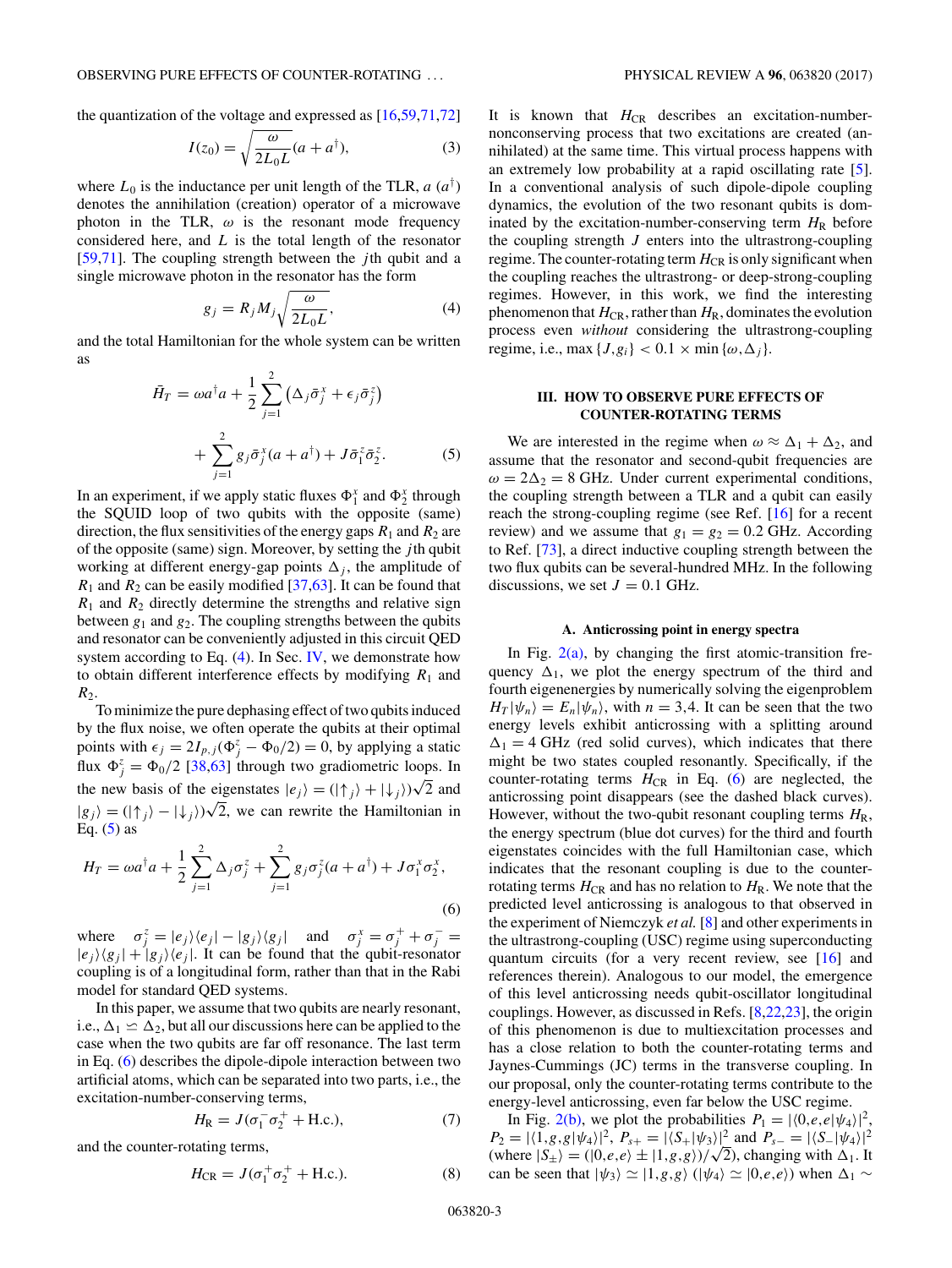<span id="page-3-0"></span>

FIG. 2. (a) Eigenenergies  $E_3$  and  $E_4$  as functions of the first-qubit transition frequency  $\Delta_1$ . Numerical results are calculated with the original Hamiltonian  $H_T$  in Eq. [\(6\)](#page-2-0) (red solid curve),  $H_T$  without the counter-rotating terms  $H_{CR}$  (black dashed curve), and  $H_T$  without the resonant terms  $H<sub>R</sub>$  (blue dots). It can be clearly seen that the energy spectrum for  $E_3$  and  $E_4$  exhibits an anticrossing point around  $\Delta_1 = 4$  GHz. The results without  $H_R$ , rather than without the counterrotating terms  $H_{CR}$ , match well with those of the original Hamiltonian  $H_T$ . (b) The probabilities  $P_1$  (black dashed curve),  $P_2$  (red dot curve), and  $P_{s\pm}$  (blue solid curve) which are defined in Sec. [III A,](#page-2-0) as functions of the first-qubit transition frequency  $\Delta_1$ . The parameters used here are  $\omega = 2\Delta_2 = 8$  GHz,  $g_1 = g_2 = 0.2$  GHz, and  $J = 0.1$  GHz.

3.9 GHz ( $\Delta_1$  ~ 4.1 GHz). Around the anticrossing point,  $|S_+\rangle \simeq |\psi_3\rangle$  and  $|S_-\rangle \simeq |\psi_4\rangle$ . One may wonder why we are not showing in Fig. 2 the corresponding plots for the probabilities  $P'_1 = |\langle 1, g, g | \psi_3 \rangle|^2$ ,  $P'_2 = |\langle 0, e, e | \psi_3 \rangle|^2$ ,  $P'_1 \approx P_1$ ,  $P'_2 \approx P_2$ , such that we would not see any differences between the corresponding curves on the scale of Fig. 2. Therefore, we can conclude that the anticrossing point is due to the resonant coupling between the states  $|0,e,e\rangle$  and  $|1,g,g\rangle$ . The coherent transfer between these two states corresponds to the same interesting process discussed in Ref. [\[33\]](#page-8-0): that a single photon in a cavity can excite two atoms simultaneously. One may wonder how this process can happen in our system with only longitudinal coupling. To show this, hereafter, we analytically derive its effective Hamiltonian.

### **B. Effective Hamiltonian for the tripartite interaction**

We first perform the polariton transformation of the Hamiltonian  $H_{\text{tot}}$  in Eq. [\(6\)](#page-2-0) given by

$$
H_{s1}=e^{S}H_{T}e^{-S},\qquad \qquad (9)
$$

with  $S = \sum_{j=1}^{2} \beta_j \sigma_j^z (a^{\dagger} - a)$ , where  $\beta_j = g_j/\omega$  is the Lamb-Dicke parameter for the *j* th qubit-resonator longitudinal coupling. Thus, we obtain

$$
H_{s1} = \omega a^{\dagger} a + \frac{1}{2} \sum_{j=1}^{2} \Delta_{j} \sigma_{j}^{z} - \chi \sigma_{1}^{z} \sigma_{2}^{z}
$$

$$
+ J \prod_{j=1}^{2} [\sigma_{j}^{+} e^{2\beta_{j}(a^{\dagger}-a)} + \text{H.c.}], \qquad (10)
$$

where  $\chi = 4g_1g_2/\omega$  is the  $\sigma_1^z \sigma_2^z$  coupling strength between two qubits. Given that  $\beta_j \ll 1$  ( $\beta_1 = \beta_2 = 0.025$ ), the last term in Eq. (10) can be expanded to first order in  $\beta_i$ . Therefore,  $H_{s1}$ can be approximately written as

$$
H_{s2} \simeq \omega a^{\dagger} a + \frac{1}{2} \sum_{j=1}^{2} \Delta_{j} \sigma_{j}^{z} - \chi \sigma_{1}^{z} \sigma_{2}^{z}
$$
  
+  $J[(\sigma_{1}^{+} + \sigma_{1}^{-}) + 2\beta_{1}(\sigma_{1}^{+} - \sigma_{1}^{-})(a^{\dagger} - a)]$   
×  $[(\sigma_{2}^{+} + \sigma_{2}^{-}) + 2\beta_{2}(\sigma_{2}^{+} - \sigma_{2}^{-})(a^{\dagger} - a)].$  (11)

The last term describes various types of multiexcitation interactions among the qubits and the field, such as  $\sigma_1^+ \sigma_2^+ a$ and  $\sigma_1^+ \sigma_2^+ a^2$ . To observe the effects of the counter-rotating terms in the dipole-dipole coupling, here we assume that the dipole-dipole coupling  $J \ll \min{\{\Delta_i, \Delta_i \pm \omega\}}$  (*j* = 1,2) and  $\omega = \Delta_1 + \Delta_2$ . Employing the commutation relations  $[\sigma_1^z \sigma_2^z, \sigma_1^{\pm} \sigma_2^{\pm}] = 0$  and applying the unitary transformation

$$
U = \exp\left[-i\left(\omega a^{\dagger} a + \frac{1}{2}\sum_{j=1}^{2} \Delta_{j} \sigma_{j}^{z} - \chi \sigma_{1}^{z} \sigma_{2}^{z}\right)t\right]
$$
 (12)

to the Hamiltonian in Eq. (11) for the time *t*, we obtain the resonant Hamiltonian by neglecting the rapidly oscillating terms

$$
H_{\rm eff} = G_s (a\sigma_1^+ \sigma_2^+ + a^\dagger \sigma_1^- \sigma_2^-), \tag{13}
$$

with the effective coupling strength

$$
G_s = 2J(\beta_1 + \beta_2) = \frac{2J(g_1 + g_2)}{\omega}.
$$
 (14)

We can clearly find that Eq.  $(13)$  describes the energy of a photon in a resonator splitting into two parts and simultaneously exciting two qubits. In the original Hamiltonian in Eq. [\(6\)](#page-2-0), the longitudinal coupling between the *j* th qubit and the resonator, i.e.,  $\sigma_j^z a^\dagger$  ( $\sigma_j^z a$ ), corresponds to the creation (annihilation) of a virtual photon in the resonator at a rapid rate *ω*. The counterrotating term in the qubit coupling, i.e.,  $\sigma_1^+ \sigma_2^+$  ( $\sigma_1^- \sigma_2^-$ ), describes the process of simultaneously exciting (deexciting) two qubits. This term does not conserve the excitation number and is also a virtual process oscillating at a high frequency  $(\Delta_1 + \Delta_2)$ . However, as shown in Fig. [3,](#page-4-0) these excitationnumber-nonconserving processes can be combined together to form four resonant transition processes. The coherent-transfer rate between the states  $|n+1,g,g\rangle$  and  $|n,e,e\rangle$  is  $\sqrt{n+1}G_s$ , with  $|n,g,g\rangle$  and  $|n+1,e,e\rangle$  being two intermediate states, respectively. In contrast to conventional QED problems, where we neglect the counter-rotating terms, here  $H_{CR}$  plays a key role in exciting the two qubits simultaneously, while the resonant terms  $H<sub>R</sub>$  have no effect. Therefore, the RWA is not valid here, even if the couplings are not in the ultrastrongcoupling regime.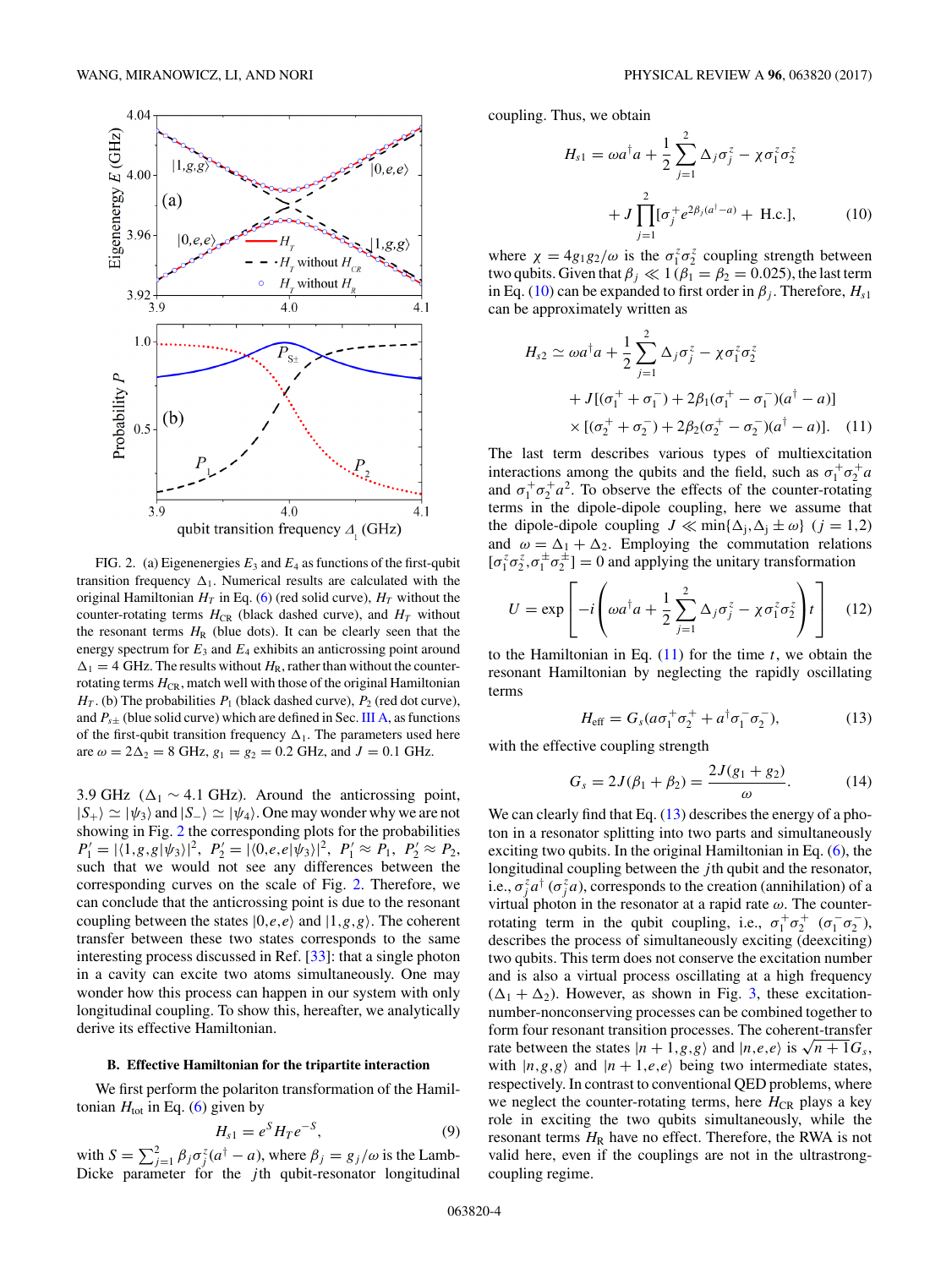<span id="page-4-0"></span>

FIG. 3. Sketch of the high-order transitions between the states  $|1, g, g\rangle$  and  $|0, e, e\rangle$ . The four transition paths, allowed by the longitudinal couplings (blue arrows)  $\sigma_j^z a$  and the counter-rotating terms  $\sigma_1^+ \sigma_2^+$  (red arrows), are mediated by the two states  $|0,g,g\rangle$  and  $|1,e,e\rangle$ . It is seen that the only difference between the two paths (with the same intermediate state) corresponds to different longitudinal couplings, which results in annihilating a virtual photon via the first (at the rate  $\beta_1 J$ ) or second (at the rate  $\beta_2 J$ ) qubits.

By assuming the same parameters as in Fig. [2](#page-3-0) and  $\Delta_1 =$ 4 GHz, the effective coupling strength can be as strong as  $G_s = 10$  MHz. Compared with the results in Refs. [\[33,36\]](#page-8-0), there is only a *single* (rather than *two*) intermediate virtual state  $|0, g, g \rangle$  during the process where a single photon excites two atoms. Consequently, the corresponding coupling rates are faster by about one order of magnitude.

### **C. Adiabatic Landau-Zener transition**

In the vicinity of the anticrossing point, we first examine the adiabatic Landau-Zener transition effect [\[74–76\]](#page-9-0) without considering the dissipative channels. Assume that the atomic transition frequency  $\Delta_1$  is linearly dependent in time, i.e.,

$$
\Delta_1(t) = \Delta_1(0) + vt,\tag{15}
$$

where  $\Delta_1(t)$  sweeps through the anticrossing point at a velocity *v*. In an experiment, it is convenient to tune  $\Delta_1(t)$  linearly by changing the flux  $\Phi_{x,1}$  through the SQUID loop. We assume that the system is initially in its fourth eigenstate  $|\psi_4\rangle \simeq |1, g, g\rangle$ . When changing  $\Delta_1(t)$  linearly, the system might jump to the lower eigenstate  $|\psi_3\rangle$  due to the *diabatic* transition. In other words, this means that the system evolves far away from a quasisteady state and transitions between different eigenstates can occur. The final transition probability to the state  $|\psi_3\rangle \simeq |1,g,g\rangle (\Delta > 4 \text{ GHz})$  can be approximately expressed by the Landau-Zener formula [\[24,](#page-8-0)[74,75\]](#page-9-0), i.e.,

$$
P_{\psi_3} = \exp\left[-2\pi \frac{G_s^2}{dE_\Delta/dt}\right],\tag{16}
$$

where  $E_{\Delta} = E_4(t) - E_3(t)$  is the eigenenergy difference between the fourth and third eigenstates, and  $dE_{\Delta}/dt$  is the sweeping rate. Here we simply have  $dE_{\Delta}/dt \simeq v$ . If the energy-sweeping speed  $v$  is extremely slow and satisfies the relation  $2\pi G_s^2 \gg v$ , the anticrossing point traverses *adiabatically* [\[24,](#page-8-0)[75\]](#page-9-0). In this case, the system approximately evolves along the fourth-energy curve, and the system rarely jumps to the third eigenstate after the sweeping, i.e.,  $P_{\psi_3} \ll 1$ .

In Fig. 4, by setting  $\Delta_0(t) = 3.84 \text{ GHz}$  and  $v = 6 \times$  $10^{-5}$  (GHz)<sup>2</sup>, we numerically simulate the evolution dominated by the Schrödinger equation and plot the probabilities of the states  $|1, g, g \rangle$  and  $|0, e, e \rangle$  changing with time, respectively.



FIG. 4. The time-dependent Landau-Zener transition process is achieved by slowly changing the first-qubit frequency  $\Delta_1$  with a sweeping rate  $v = 6 \times 10^{-5}$  (GHz)<sup>2</sup>. The initial state is  $|1, g, g\rangle$  (red curve). Due to the resonant coupling effects, the probability of the initial state is gradually decreased, and the system is adiabatically transferred into the state  $|0,e,e\rangle$  (black curve) with the final probability  $P_{1,e,e} \simeq 0.99$ . The other parameters used here are the same as those in Fig. [2\(a\).](#page-3-0)

It can be clearly seen that the probability  $P_{0,e,e}$  gradually increases from 0 to ∼0*.*99. The transition time is of the order of several microseconds. For the final states, there is still a low probability  $P_{1,g,g}$  because of the extremely weak diabatic-transition effect [\[75\]](#page-9-0). During this process, the excitation energy of a single photon is split into two parts to effectively excite the two flux qubits. The dynamics of this Landau-Zener transition provides strong evidence of the resonant coupling between the states  $|1,g,g\rangle$  and  $|0,e,e\rangle$ .

# **IV. QUANTUM RABI OSCILLATIONS AND INTERFERENCE EFFECTS BETWEEN FOUR TRANSITION PATHS**

To examine the deterministic transition between the states  $|1,g,g\rangle$  and  $|0,e,e\rangle$ , the rate of the adiabatic Landau-Zener transition process is extremely slow. Therefore, we can simply observe the Rabi oscillation between these two states.

We assume that the resonator and two qubits are coupled to the vacuum environment and the initial states of the system are their ground states  $|0, g, g\rangle$ . The coherent electromagnetic field is applied via a one-dimensional (1D) transmission line, which couples to one side of the resonator via a capacitance [\[77\]](#page-9-0).

We can inject a single photon into the resonator by applying a Gaussian pulse, i.e., to prepare the initial state as  $|1, g, g\rangle$ , and the corresponding drive has the form

$$
H_{\text{div}}(t) = A \frac{\exp\left[-(t - t_0)^2 / (2\tau^2)\right]}{\sqrt{2\pi}\tau} (a e^{i\omega t} + a^{\dagger} e^{-i\omega t}), \quad (17)
$$

where  $A$ ,  $t_0$ , and  $\tau$  are the amplitude, central-peak position, and width of a Gaussian pulse. However, for a resonator without nonlinearity, the higher-energy states (for example,  $|2, g, g\rangle$ ) can also be effectively populated. We can employ an ancillary superconducting qubit to induce some nonlinearities of the resonator with a Kerr-type Hamiltonian  $H_{\text{Kerr}} = \chi_3 a^{\dagger 2} a^2$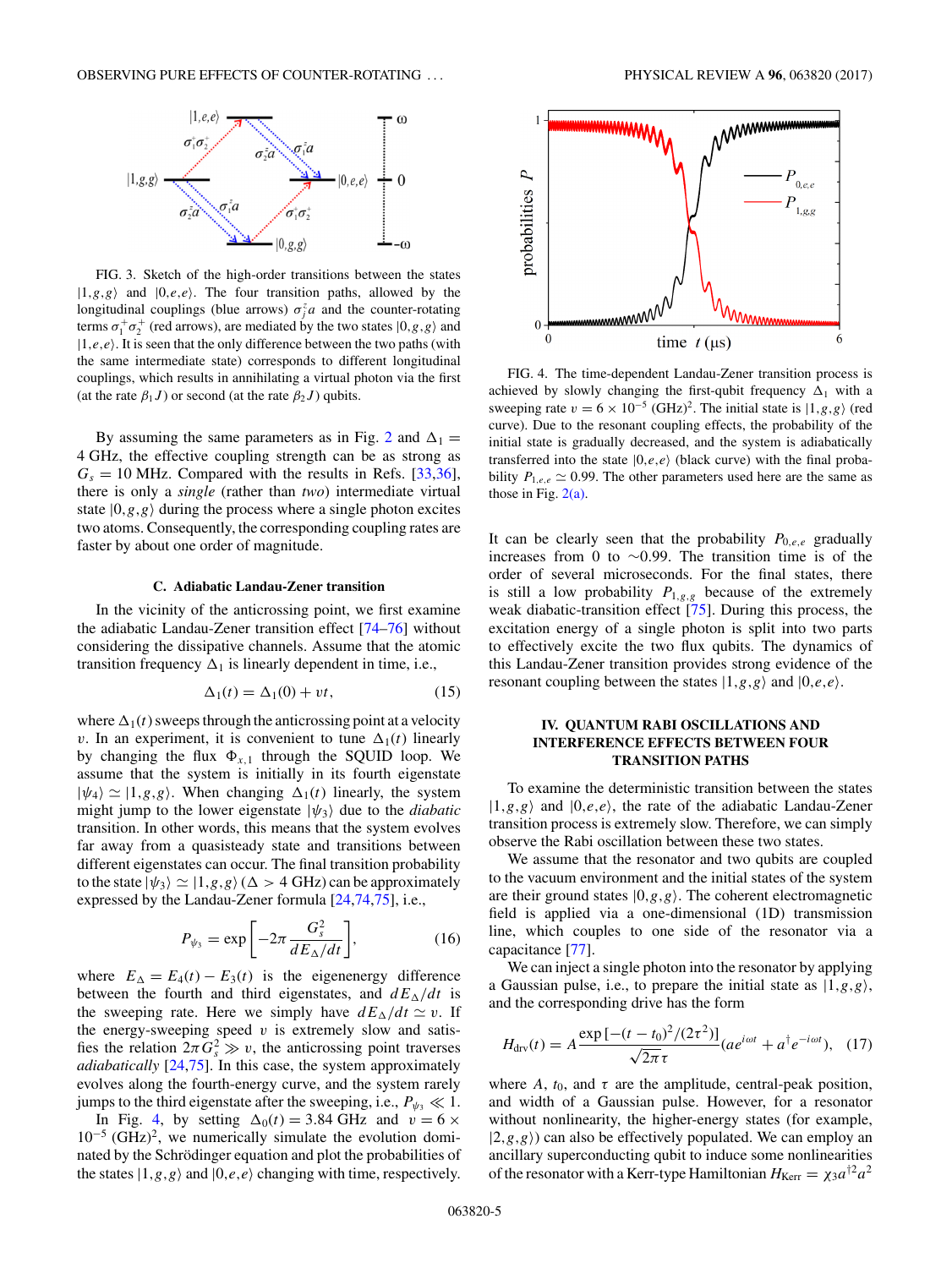<span id="page-5-0"></span>[\[33,](#page-8-0)[78\]](#page-9-0). Here,  $\chi_3$  is the effective Kerr-interaction strength proportional to third-order susceptibility. As a result, the Hamiltonian for the whole system can be written as

$$
H_t = H_T + H_{\text{Kerr}} + H_{\text{drv}}(t). \tag{18}
$$

#### **A. Modified input-output relation**

In standard QED systems, the output and correlation signal are obtained via photodetection methods. As discussed in Refs. [\[22](#page-7-0)[,25,26](#page-8-0)[,79\]](#page-9-0), when the coupling is in the strong- or ultrastrong-coupling regimes, the eigenstates of the system are the highly dressed states which are different from the bare eigenstates of the resonator and qubits, and the standard input-output relation fails to describe the output field. For example, the output-field photon flux is no longer proportional to the conventional first-order correlation functions of the cavity operators [\[25\]](#page-8-0). By contrast to this, the output field from the cavity is linked to the electric-field operator  $X = a + a^{\dagger}$ (rather than the annihilation operator  $a$ ) [ $25,80,81$ ].

To discuss problems more explicitly and consider more general cases, we employ the modified formula of the inputoutput relation and correlation functions in the following discussions. Defining the positive- and negative-frequency [\[79\]](#page-9-0) components of the operator *X* as

$$
X^{+} = \sum_{j,k>j} X_{jk} |\psi_j\rangle\langle\psi_k|, \quad X^{-} = (X^{+})^{\dagger}, \quad (19)
$$

where  $X_{jk} = \langle \psi_j | (a + a^{\dagger}) | \psi_k \rangle$ , the modified input-output relation under the Markov approximation can be reexpressed as

$$
A_{\text{out}} = A_{\text{in}} - \sqrt{\kappa} X^{+}, \qquad (20)
$$

where  $A_{\text{in}}$  is the input vacuum noise  $[25,80,81]$  $[25,80,81]$ ,  $\kappa$  is the photon escape rate from the resonator [\[77\]](#page-9-0), and  $A_{out}$  is the output field operator of the form [\[79\]](#page-9-0)

$$
A_{\text{out}}(t) = \frac{1}{2\sqrt{\pi\omega v}} \int_0^\infty d\omega' a'(\omega', t_1) e^{-i\omega'(t - t_1)} + \text{H.c.}, \tag{21}
$$

where  $\nu$  is the phase velocity of the mode  $\omega$ , and  $a'$  is the annihilation operator of the continuous mode with frequency  $ω'$  outside the resonator. The output photon flux can be expressed as  $\Theta = \kappa \langle X - X^+ \rangle$ .

## **B. Rabi oscillations based on numerically simulating the master equation**

Under the Born-Markov approximation and assuming that the resonator and the qubits are coupled to the zerotemperature vacuum reservoir, the evolution for the system can be described by the master equation of the Lindblad form [\[24,26\]](#page-8-0),

$$
\frac{d\rho(t)}{dt} = -i[H_t, \rho(t)] + \kappa D[X^+] \rho(t) + \sum_{j=1,2} \Gamma_j D[C_j^+] \rho(t),
$$
\n(22)

where  $D[O]\rho(t) = [2O\rho(t)O^{\dagger} - O^{\dagger}O\rho(t) - \rho(t)O^{\dagger}O]/2$  is the Lindblad superoperator, and  $\Gamma_i$  is the decay rate of the *j* th qubit. Our proposal requires *only longitudinal* couplings between the qubits and resonator, rather than *both* longitudinal



FIG. 5. The intraresonator photon number *X*<sup>−</sup>*X*+ (red curve) and zero-delay two-qubit correlation function  $G_q^{(2)}(0)$  (black curve) vs time based on numerically solving the master equation (22) with the decay rates  $\Gamma_1 = \Gamma_2 = 0.2$  MHz and  $\kappa = 0.4$  MHz. The Kerr nonlinearity is assumed to be  $\chi_3 = 120$  MHz. The initial state is  $|0, g, g\rangle$ . The Gaussian pulse parameters are  $t_0 = 0$ ,  $\tau = 0.02 \mu s$ , and  $A/(\sqrt{2\pi}\tau) = 50$  MHz. Other parameters are t<sub>0</sub> = 0,  $\tau$  = 0.02  $\mu$ s, and  $A/(\sqrt{2\pi}\tau) = 50$  MHz. Other parameters are the same as those in Fig. [2\(a\)](#page-3-0) with  $\Delta_1 = 4$  GHz.

and transverse couplings used in Ref. [\[33\]](#page-8-0). Thus, the flux qubits could now work at their optimal points, and the pure-dephasing rates induced by flux noise can be minimized, as discussed in Refs. [\[37,38](#page-8-0)[,63\]](#page-9-0). The coherence time of a flux qubit can be of several  $\mu$ s. Here we assume that  $\Gamma_1 = \Gamma_2 = 0.2$  MHz. In an experiment, a superconducting resonator with quality factor over  $10^4$  can be easily fabricated [\[82\]](#page-9-0). We consider the decay rate of the resonator to be  $\kappa = 0.4 \text{ MHz}$  ( $Q =$  $2 \times 10^4$ ). Therefore, under current experimental approaches, the coherent-transition rate  $G<sub>s</sub>$  can easily overwhelm all the decoherence channels in our proposal.

The emission field for the *j* th qubit is proportional to the zero-time delay correlation function *C*−*C*+ [\[22\]](#page-7-0), where

$$
C_j^+ = \sum_{i,k>i} C_{j,ik} |\psi_i\rangle \langle \psi_k|, \quad C_j^- = (C_j^+)^{\dagger}, \tag{23}
$$

with the coefficients  $C_{j,ik} = \langle \psi_i | (\sigma_+^j + \sigma_-^j) | \psi_k \rangle$ . It can be clearly found that the emission operator is also divided into positive- and negative-frequency parts. The zero-delay two-qubit correlation function

$$
G_q^{(2)}(0) = \langle C_1^- C_2^- C_2^+ C_1^+ \rangle
$$

is proportional to the probability that two qubits are both in their exited states [\[33\]](#page-8-0).

In Fig. 5, we numerically calculate the photon number  $\langle X - X^+ \rangle$  inside the resonator and the two-qubit correlation function  $G_q^{(2)}(0)$  changing with time. It can be seen that due to the Kerr-type nonlinearity, a Gaussian pulse can create a single photon in the resonator and the photon flux can increase rapidly. When  $t \gg \tau$ , the pump effect of the Gaussian pulse almost vanishes and excitation energies can be coherently transferred between the resonator and two qubits via the Rabi-oscillation process. Around  $t \approx 0.18 \mu s$ , the two-qubit correlation function  $G_q^{(2)}(0)$  reaches its highest value ~0.96,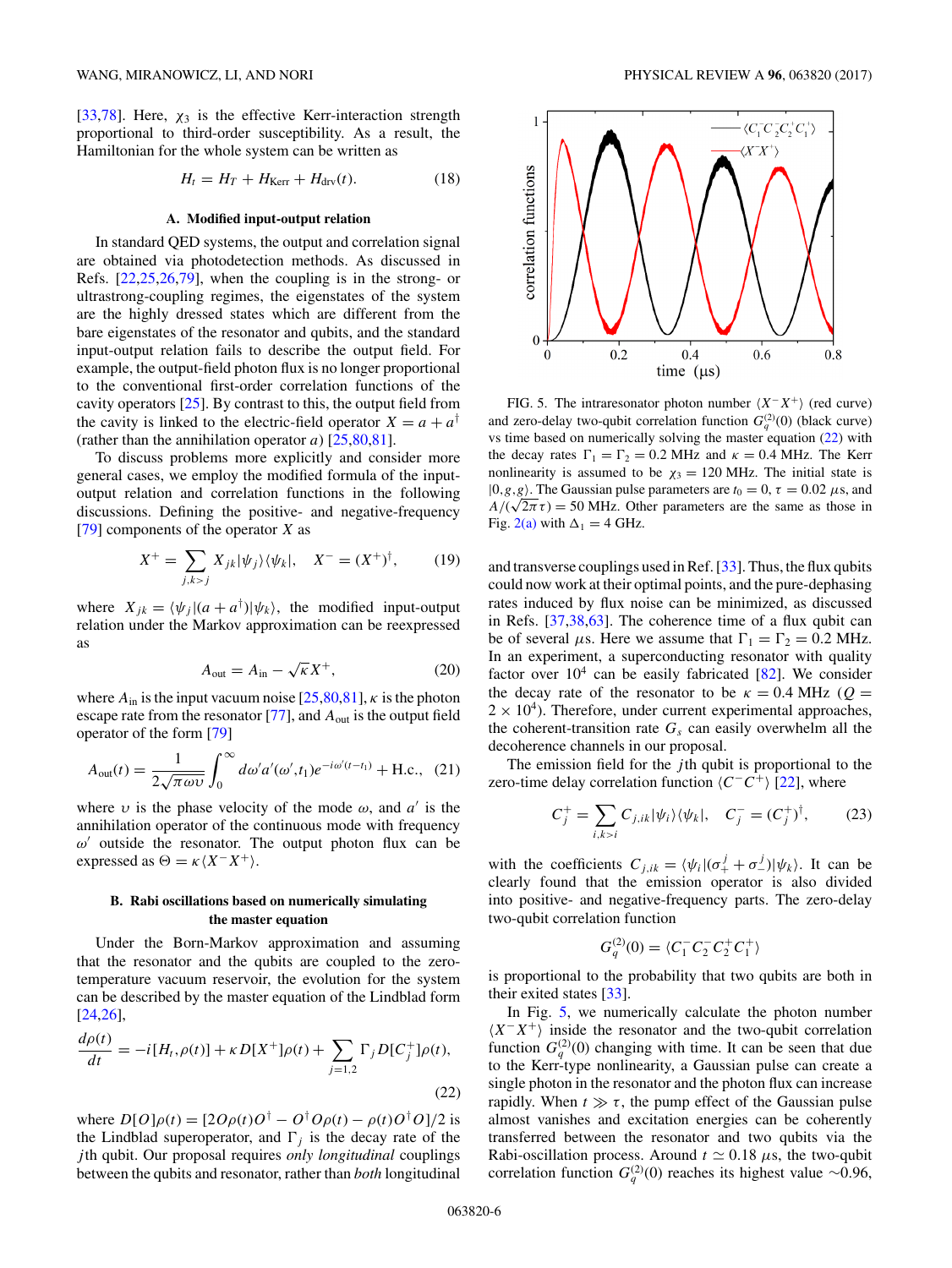indicating that the two qubits are strongly correlated and both approximately in their exited states. Meanwhile, the photon number  $\langle X^-X^+\rangle$  reaches it lowest value and the injected single photon is effectively converted into the excitations of two qubits. The reversible evolution between  $G_q^{(2)}(0)$  and  $\langle X^-X^+ \rangle$ is due to the vacuum Rabi oscillations between the states  $|1,g,g\rangle$  and  $|0,e,e\rangle$ . Of course, the amplitude of the oscillations gradually decreases due to the energy-decay channels.

### **C. Quantum interference between four transition paths**

Finally, we discuss another interesting phenomenon. As shown in Fig. [3,](#page-4-0) we can find that for the two paths with the same intermediate state, the only difference between these paths corresponds to different longitudinal couplings, which lead to creating a virtual photon either via the first qubit  $(\sigma_1^z a^{\dagger})$  or the second qubit  $(\sigma_2^z a^{\dagger})$ . The rates of the two paths are  $G_1 = J\beta_1$  and  $G_2 = J\beta_2$ , respectively. The coherent transitions between the initial and final states can be viewed as the interference effect between these paths, i.e.,  $G_s = 2(G_1 + G_2)$ . As discussed in Sec. [II,](#page-1-0) the sign and amplitude of  $g_j$  can be easily tuned by changing the flux bias direction and the working position of the energy gap. If *g*<sup>2</sup> has opposite sign (i,e., with a  $\pi$ -phase difference) but the same amplitude as *g*1, the paths become destructive and the coherent transition between the states  $|1, g, g \rangle$  and  $|0, e, e \rangle$  vanishes. In Fig. 6(a), we plot the anticrossing gap  $E_{\Delta} = E_4 - E_3$  between the third and fourth eigenenergies changing with the relative strength  $g_2/g_1$ . It can be clearly seen that  $E_\Delta$  has a dip (almost zero) at  $g_2/g_1 = -1$ , indicating that the anticrossing point almost disappears. Note that  $E_{\Delta}$  cannot be exactly equal to zero due to higher-order processes. At this point, the states |1*,g,g* and  $|0,e,e\rangle$  decouple from each other. When  $g_2/g_1 > 0$ , the anticrossing gap  $E_{\Delta}$  increases with  $g_2$  and the transition paths become constructive.

To observe more clearly the quantum destructive effects between these paths, we plot the time-dependent evolution of the photon number  $\langle X - X^+ \rangle$  and the two-qubit correlation function  $G_q^{(2)}(0)$ . Here we employ the parameters at the dip in Fig.  $6(a)$ , i.e.,  $g_1 = -g_2 = 0.20$  GHz. As shown in Fig.  $6(b)$ , the energy can no longer be transferred between the resonator and two qubits, which is different from the Rabi oscillation in Fig. [5.](#page-5-0) Consequently, a single photon, which is excited by a Gaussian pulse, decays to the vacuum environment (red curve) and the two-qubit correlation function  $G_q^{(2)}(0)$  is always zero (black curves). In such conditions, the coherent transfer between the states  $|1, g, g \rangle$  and  $|0, e, e \rangle$  vanishes due to the destructive effect, and the counter-rotating-term effect (that a single photon excites two qubits simultaneously) cannot be observed. Therefore, in an experiment, we can simply change the *relative sign and amplitude* of the flux sensitivity  $R_i$  to observe either destructive or constructive interference effects caused by the counter-rotating terms.

### **V. DISCUSSION AND CONCLUSIONS**

In this paper, we have investigated pure effects of the counter-rotating terms in the dipole-dipole coupling between two superconducting qubits. The theoretical analysis shows that when these two qubits are longitudinally coupled with the same resonator, the energy of a single photon can



FIG. 6. (a) The energy gap (difference) between the third and fourth eigenenergies,  $E_{\Delta} = E_4 - E_3$ , vs the relative coupling strength  $g_2/g_1$  ( $g_1 = 0.20$  GHz). At  $g_2/g_1 = -1$  (vertical dashed line), the gap almost vanishes. (b) Time evolutions of the photon number  $\langle X - X^+ \rangle$  (red curve) and two-qubit correlation function  $G_q^{(2)}(0)$  (black curve), which always vanishes. Here we set  $g_1 =$ −*g*<sup>2</sup> = 0*.*20 GHz*.* The Rabi oscillation disappears here due to the destructive interference effect between the transition paths. Other parameters are the same as those in Fig. [5.](#page-5-0)

effectively excite two qubits simultaneously. By discussing the anticrossing points around the resonant regime, we find that this coherent transition process results from the counterrotating terms and has no relation to the resonant coupling terms between two qubits. In fact, our results throughout this paper show that when dealing with a QED system containing longitudinal couplings, we should examine the energy spectrum of the system carefully before adopting the standard RWA. The counter-rotating terms might play an important role in the physical dynamics of the whole system.

Moreover, we have demonstrated the Landau-Zener transition effects and Rabi oscillations between the states |1*,g,g* and  $|0,e,e\rangle$ , which are clear signatures of the resonant coupling between these two states. The energy of a single photon can be divided to simultaneously excite two qubits via the *longitudinal* couplings and the counter-rotating terms. Moreover, this process is combined with four transition paths, and there can be quantum interference between these paths. We discussed how to control the system to achieve either destructive or constructive interference effects. By discussing the experimentally feasible parameters, we find it is possible to implement our proposal and observe these quantum effects based on current state-of-the-art circuit-QED systems.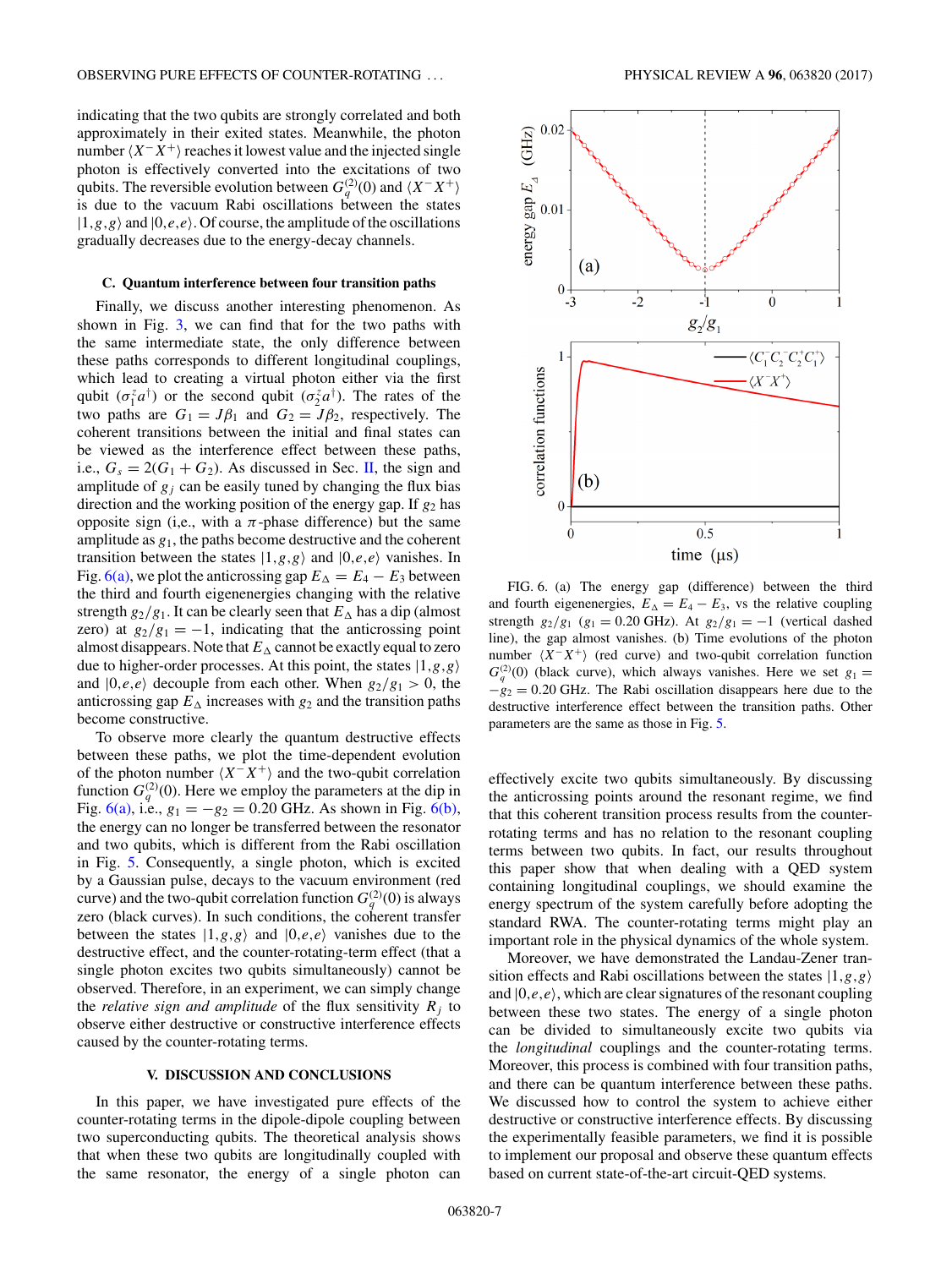<span id="page-7-0"></span>In fact, if we consider a more general case with  $n\omega =$  $\Delta_1 + \Delta_2$  when deriving the resonant terms in Eq. [\(11\)](#page-3-0), we can expand this formula to its *n*th order. In such conditions, a more general resonant Hamiltonian

$$
H_{\text{eff}}^{(n)} = G_s^{(n)} [a^n \sigma_1^+ \sigma_2^+ + (a^\dagger)^n \sigma_1^- \sigma_2^-], \tag{24}
$$

which describes higher-order effects when *n* photons excite two qubits simultaneously, might produce observable quantum effects. However, we should note that the effective rate  $G_s^{(n)}$  decreases quickly with increasing *n*, which might be overwhelmed by the nonresonant-oscillating terms and decoherence processes.

We should emphasize that our proposal here can be a convenient platform to observe pure quantum effects of the counter-rotating terms. As we discussed above, these highorder transitions only contain a single intermediate state, and the rate is much faster compared with the proposals in Refs. [\[33,36\]](#page-8-0). Therefore, the tripartite interaction in Eq. [\(13\)](#page-3-0) provides a different way to prepare a type of Greenberger-

- [1] F. Bloch and A. Siegert, Magnetic resonance for nonrotating fields, [Phys. Rev.](https://doi.org/10.1103/PhysRev.57.522) **[57](https://doi.org/10.1103/PhysRev.57.522)**, [522](https://doi.org/10.1103/PhysRev.57.522) [\(1940\)](https://doi.org/10.1103/PhysRev.57.522).
- [2] E. T. Jaynes and F. W. Cummings, Comparison of quantum and semiclassical radiation theories with application to the beam maser, [Proc. IEEE](https://doi.org/10.1109/PROC.1963.1664) **[51](https://doi.org/10.1109/PROC.1963.1664)**, [89](https://doi.org/10.1109/PROC.1963.1664) [\(1963\)](https://doi.org/10.1109/PROC.1963.1664).
- [3] B. W. Shore and P. L. Knight, The Jaynes-Cummings model, [J. Mod. Opt.](https://doi.org/10.1080/09500349314551321) **[40](https://doi.org/10.1080/09500349314551321)**, [1195](https://doi.org/10.1080/09500349314551321) [\(1993\)](https://doi.org/10.1080/09500349314551321).
- [4] E. K. Irish, Generalized Rotating-Wave Approximation for Arbitrarily Large Coupling, [Phys. Rev. Lett.](https://doi.org/10.1103/PhysRevLett.99.173601) **[99](https://doi.org/10.1103/PhysRevLett.99.173601)**, [173601](https://doi.org/10.1103/PhysRevLett.99.173601) [\(2007\)](https://doi.org/10.1103/PhysRevLett.99.173601).
- [5] M. O. Scully and M. S. Zubairy, *Quantum Optics* (Cambridge University Press, Cambridge, 1997).
- [6] A. A. Anappara, S. De Liberato, A. Tredicucci, C. Ciuti, G. Biasiol, L. Sorba, and F. Beltram, Signatures of the ultrastrong light-matter coupling regime, [Phys. Rev. B](https://doi.org/10.1103/PhysRevB.79.201303) **[79](https://doi.org/10.1103/PhysRevB.79.201303)**, [201303\(R\)](https://doi.org/10.1103/PhysRevB.79.201303) [\(2009\)](https://doi.org/10.1103/PhysRevB.79.201303).
- [7] P. Forn-Díaz, J. Lisenfeld, D. Marcos, J. J. García-Ripoll, E. Solano, C. J. P. M. Harmans, and J. E. Mooij, Observation of the Bloch-Siegert Shift in a Qubit-Oscillator System in the Ultrastrong Coupling Regime, [Phys. Rev. Lett.](https://doi.org/10.1103/PhysRevLett.105.237001) **[105](https://doi.org/10.1103/PhysRevLett.105.237001)**, [237001](https://doi.org/10.1103/PhysRevLett.105.237001) [\(2010\)](https://doi.org/10.1103/PhysRevLett.105.237001).
- [8] T. Niemczyk *et al.*, Circuit quantum electrodynamics in the ultrastrong-coupling regime, [Nat. Phys.](https://doi.org/10.1038/nphys1730) **[6](https://doi.org/10.1038/nphys1730)**, [772](https://doi.org/10.1038/nphys1730) [\(2010\)](https://doi.org/10.1038/nphys1730).
- [9] M. Geiser, F. Castellano, G. Scalari, M. Beck, L. Nevou, and J. Faist, Ultrastrong Coupling Regime and Plasmon Polaritons in Parabolic Semiconductor Quantum Wells, [Phys. Rev. Lett.](https://doi.org/10.1103/PhysRevLett.108.106402) **[108](https://doi.org/10.1103/PhysRevLett.108.106402)**, [106402](https://doi.org/10.1103/PhysRevLett.108.106402) [\(2012\)](https://doi.org/10.1103/PhysRevLett.108.106402).
- [10] G. Scalari *et al.*, Ultrastrong coupling of the cyclotron transition of a 2D electron gas to a THz metamaterial, [Science](https://doi.org/10.1126/science.1216022) **[335](https://doi.org/10.1126/science.1216022)**, [1323](https://doi.org/10.1126/science.1216022) [\(2012\)](https://doi.org/10.1126/science.1216022).
- [11] A. Baust *et al.*, Ultrastrong coupling in two-resonator circuit QED, [Phys. Rev. B](https://doi.org/10.1103/PhysRevB.93.214501) **[93](https://doi.org/10.1103/PhysRevB.93.214501)**, [214501](https://doi.org/10.1103/PhysRevB.93.214501) [\(2016\)](https://doi.org/10.1103/PhysRevB.93.214501).
- [12] P. Forn-Díaz, J. J. García-Ripoll, B. Peropadre, J.-L. Orgiazzi, M. A. Yurtalan, R. Belyansky, C. M. Wilson, and A. Lupaşcu, Ultrastrong coupling of a single artificial atom to an electromagnetic continuum in the nonperturbative regime, [Nat. Phys.](https://doi.org/10.1038/nphys3905) **[13](https://doi.org/10.1038/nphys3905)**, [39](https://doi.org/10.1038/nphys3905) [\(2017\)](https://doi.org/10.1038/nphys3905).

Horne-Zeilinger (GHZ) state [\[83\]](#page-9-0),  $(|1, g, g\rangle + |0, e, e\rangle)/\sqrt{2}$ (see Fig. [5\)](#page-5-0). Moreover, if we can prepare two qubits in their excited states, a single-photon output jointly emitted by two qubits can also be obtained via this method. Therefore, this proposal might also be exploited for quantum information processing (including error-correction codes [\[35\]](#page-8-0)) and quantum optics in the microwave regime.

# **ACKNOWLEDGMENTS**

We thank A. F. Kockum and S. Savasta for discussions and useful comments. X.W. and H.R.L. were supported by the Natural Science Foundation of China under Grant No. 11774284. A.M. and F.N. acknowledge the support of a grant from the John Templeton Foundation. F.N. was partially supported by the MURI Center for Dynamic Magneto-Optics via the AFOSR Award No. FA9550-14-1-0040, the Japan Society for the Promotion of Science (KAKENHI), the IMPACT program of JST, JSPS-RFBR Grant No. 17-52-50023, CREST Grant No. JPMJCR1676, and RIKEN-AIST Challenge Research Fund.

- [13] F. Yoshihara, T. Fuse, S. Ashhab, K. Kakuyanagi, S. Saito, and K. Semba, Superconducting qubit-oscillator circuit beyond the ultrastrong-coupling regime, [Nat. Phys.](https://doi.org/10.1038/nphys3906) **[13](https://doi.org/10.1038/nphys3906)**, [44](https://doi.org/10.1038/nphys3906) [\(2017\)](https://doi.org/10.1038/nphys3906).
- [14] Z. Chen *et al.*, Single-photon-driven high-order sideband transitions in an ultrastrongly coupled circuit-quantumelectrodynamics system, [Phys. Rev. A](https://doi.org/10.1103/PhysRevA.96.012325) **[96](https://doi.org/10.1103/PhysRevA.96.012325)**, [012325](https://doi.org/10.1103/PhysRevA.96.012325) [\(2017\)](https://doi.org/10.1103/PhysRevA.96.012325).
- [15] D. Braak, Integrability of the Rabi Model, [Phys. Rev. Lett.](https://doi.org/10.1103/PhysRevLett.107.100401) **[107](https://doi.org/10.1103/PhysRevLett.107.100401)**, [100401](https://doi.org/10.1103/PhysRevLett.107.100401) [\(2011\)](https://doi.org/10.1103/PhysRevLett.107.100401).
- [16] X. Gu, A. F. Kockum, A. Miranowicz, Y.-x. Liu, and F. Nori, Microwave photonics with superconducting quantum circuits, [Phys. Rep.](https://doi.org/10.1016/j.physrep.2017.10.002) **[718-719](https://doi.org/10.1016/j.physrep.2017.10.002)**, [1](https://doi.org/10.1016/j.physrep.2017.10.002) [\(2017\)](https://doi.org/10.1016/j.physrep.2017.10.002).
- [17] S. Ashhab and F. Nori, Qubit-oscillator systems in the ultrastrong-coupling regime and their potential for preparing nonclassical states, [Phys. Rev. A](https://doi.org/10.1103/PhysRevA.81.042311) **[81](https://doi.org/10.1103/PhysRevA.81.042311)**, [042311](https://doi.org/10.1103/PhysRevA.81.042311) [\(2010\)](https://doi.org/10.1103/PhysRevA.81.042311).
- [18] X. Cao, J. Q. You, H. Zheng, A. G. Kofman, and F. Nori, Dynamics and quantum Zeno effect for a qubit in either a low- or high-frequency bath beyond the rotating-wave approximation, [Phys. Rev. A](https://doi.org/10.1103/PhysRevA.82.022119) **[82](https://doi.org/10.1103/PhysRevA.82.022119)**, [022119](https://doi.org/10.1103/PhysRevA.82.022119) [\(2010\)](https://doi.org/10.1103/PhysRevA.82.022119).
- [19] X. Cao, J. O. You, H. Zheng, and F. Nori, A qubit strongly coupled to a resonant cavity: Asymmetry of the spontaneous emission spectrum beyond the rotating wave approximation, [New J. Phys.](https://doi.org/10.1088/1367-2630/13/7/073002) **[13](https://doi.org/10.1088/1367-2630/13/7/073002)**, [073002](https://doi.org/10.1088/1367-2630/13/7/073002) [\(2011\)](https://doi.org/10.1088/1367-2630/13/7/073002).
- [20] X. Cao, Q. Ai, C.-P. Sun, and F. Nori, The transition from quantum Zeno to anti-Zeno effects for a qubit in a cavity by varying the cavity frequency, [Phys. Lett. A](https://doi.org/10.1016/j.physleta.2011.11.045) **[376](https://doi.org/10.1016/j.physleta.2011.11.045)**, [349](https://doi.org/10.1016/j.physleta.2011.11.045) [\(2012\)](https://doi.org/10.1016/j.physleta.2011.11.045).
- [21] J. Casanova, G. Romero, I. Lizuain, J. J. García-Ripoll, and E. Solano, Deep Strong Coupling Regime of the Jaynes-Cummings Model, [Phys. Rev. Lett.](https://doi.org/10.1103/PhysRevLett.105.263603) **[105](https://doi.org/10.1103/PhysRevLett.105.263603)**, [263603](https://doi.org/10.1103/PhysRevLett.105.263603) [\(2010\)](https://doi.org/10.1103/PhysRevLett.105.263603).
- [22] L. Garziano, R. Stassi, V. Macrì, A. F. Kockum, S. Savasta, and F. Nori, Multiphoton quantum Rabi oscillations in ultrastrong cavity QED, [Phys. Rev. A](https://doi.org/10.1103/PhysRevA.92.063830) **[92](https://doi.org/10.1103/PhysRevA.92.063830)**, [063830](https://doi.org/10.1103/PhysRevA.92.063830) [\(2015\)](https://doi.org/10.1103/PhysRevA.92.063830).
- [23] X. Wang, A. Miranowicz, H.-R. Li, and F. Nori, Multiple-output microwave single-photon source using superconducting circuits with longitudinal and transverse couplings, [Phys. Rev. A](https://doi.org/10.1103/PhysRevA.94.053858) **[94](https://doi.org/10.1103/PhysRevA.94.053858)**, [053858](https://doi.org/10.1103/PhysRevA.94.053858) [\(2016\)](https://doi.org/10.1103/PhysRevA.94.053858).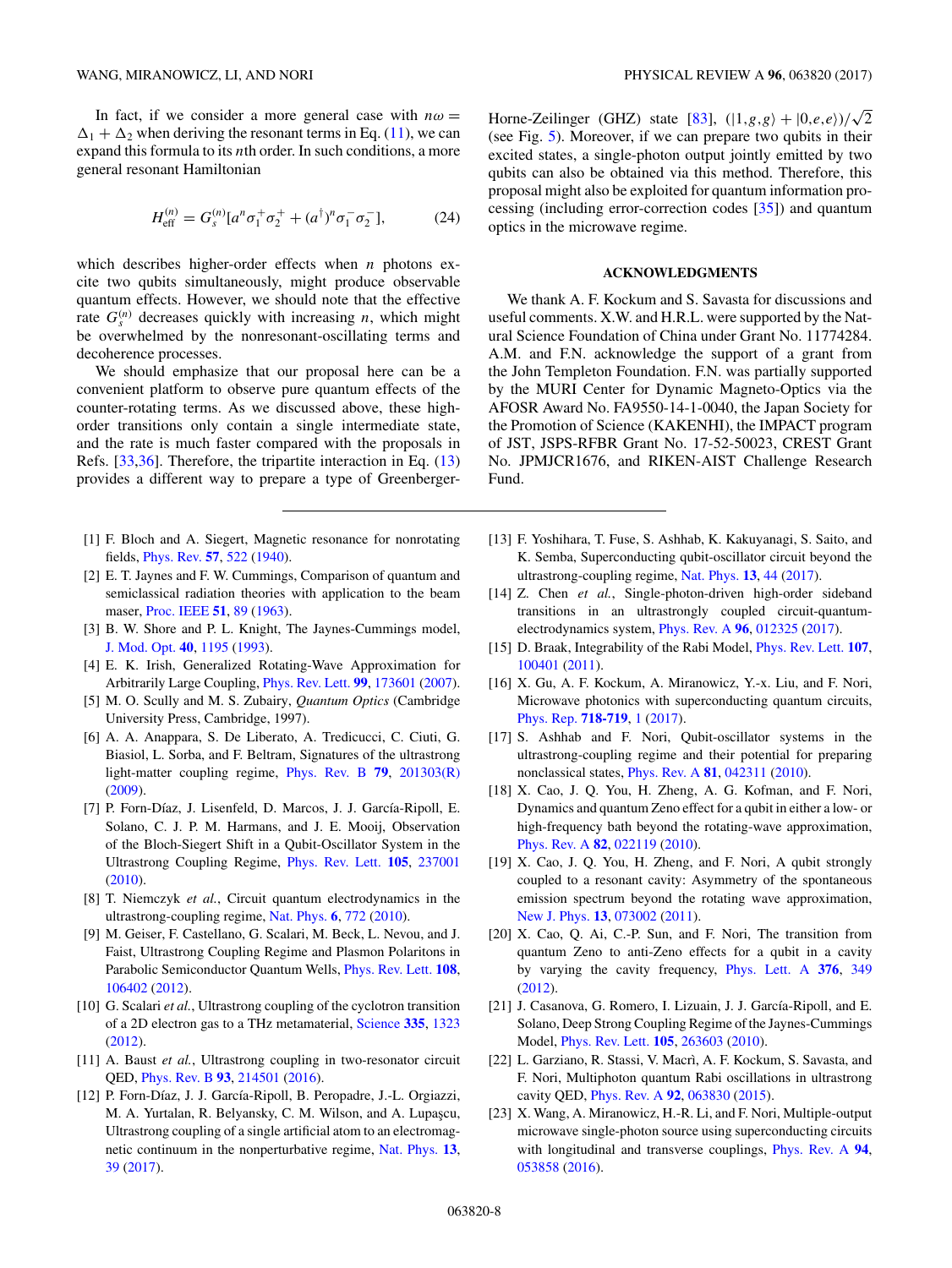- <span id="page-8-0"></span>[24] K. K. W. Ma and C. K. Law, Three-photon resonance and [adiabatic passage in the large-detuning Rabi model,](https://doi.org/10.1103/PhysRevA.92.023842) Phys. Rev. A **[92](https://doi.org/10.1103/PhysRevA.92.023842)**, [023842](https://doi.org/10.1103/PhysRevA.92.023842) [\(2015\)](https://doi.org/10.1103/PhysRevA.92.023842).
- [25] A. Ridolfo, M. Leib, S. Savasta, and M. J. Hartmann, Photon Blockade in the Ultrastrong Coupling Regime, [Phys. Rev. Lett.](https://doi.org/10.1103/PhysRevLett.109.193602) **[109](https://doi.org/10.1103/PhysRevLett.109.193602)**, [193602](https://doi.org/10.1103/PhysRevLett.109.193602) [\(2012\)](https://doi.org/10.1103/PhysRevLett.109.193602).
- [26] A. Ridolfo, S. Savasta, and M. J. Hartmann, Nonclassical Radiation from Thermal Cavities in the Ultrastrong Coupling Regime, [Phys. Rev. Lett.](https://doi.org/10.1103/PhysRevLett.110.163601) **[110](https://doi.org/10.1103/PhysRevLett.110.163601)**, [163601](https://doi.org/10.1103/PhysRevLett.110.163601) [\(2013\)](https://doi.org/10.1103/PhysRevLett.110.163601).
- [27] M.-J. Hwang, R. Puebla, and M. B. Plenio, Quantum Phase [Transition and Universal Dynamics in the Rabi Model,](https://doi.org/10.1103/PhysRevLett.115.180404) Phys. Rev. Lett. **[115](https://doi.org/10.1103/PhysRevLett.115.180404)**, [180404](https://doi.org/10.1103/PhysRevLett.115.180404) [\(2015\)](https://doi.org/10.1103/PhysRevLett.115.180404).
- [28] A. F. Kockum, V. Macrì, L. Garziano, S. Savasta, and F. Nori, Frequency conversion in ultrastrong cavity QED, [Sci. Rep.](https://doi.org/10.1038/s41598-017-04225-3) **[7](https://doi.org/10.1038/s41598-017-04225-3)**, [5313](https://doi.org/10.1038/s41598-017-04225-3) [\(2017\)](https://doi.org/10.1038/s41598-017-04225-3).
- [29] M.-J. Hwang, M.-S. Kim, and M.-S. Choi, Recurrent Delocalization and Quasiequilibration of Photons in Coupled Systems in Circuit Quantum Electrodynamics, [Phys. Rev. Lett.](https://doi.org/10.1103/PhysRevLett.116.153601) **[116](https://doi.org/10.1103/PhysRevLett.116.153601)**, [153601](https://doi.org/10.1103/PhysRevLett.116.153601) [\(2016\)](https://doi.org/10.1103/PhysRevLett.116.153601).
- [30] A. Le Boité, M.-J. Hwang, H. Nha, and M. B. Plenio, Fate of [photon blockade in the deep strong-coupling regime,](https://doi.org/10.1103/PhysRevA.94.033827) Phys. Rev. A **[94](https://doi.org/10.1103/PhysRevA.94.033827)**, [033827](https://doi.org/10.1103/PhysRevA.94.033827) [\(2016\)](https://doi.org/10.1103/PhysRevA.94.033827).
- [31] W. Denk, J. H. Strickler, and W. W. Webb, Two-photon laser scanning fluorescence microscopy, [Science](https://doi.org/10.1126/science.2321027) **[248](https://doi.org/10.1126/science.2321027)**, [73](https://doi.org/10.1126/science.2321027) [\(1990\)](https://doi.org/10.1126/science.2321027).
- [32] P. T. C. So, C. Y. Dong, B. R. Masters, and K. M. Berland, Two[photon excitation fluorescence microscopy,](https://doi.org/10.1146/annurev.bioeng.2.1.399) Annu. Rev. Biomed. Eng. **[2](https://doi.org/10.1146/annurev.bioeng.2.1.399)**, [399](https://doi.org/10.1146/annurev.bioeng.2.1.399) [\(2000\)](https://doi.org/10.1146/annurev.bioeng.2.1.399).
- [33] L. Garziano, V. Macrì, R. Stassi, O. Di Stefano, F. Nori, and S. Savasta, One Photon Can Simultaneously Excite two or More Atoms, [Phys. Rev. Lett.](https://doi.org/10.1103/PhysRevLett.117.043601) **[117](https://doi.org/10.1103/PhysRevLett.117.043601)**, [043601](https://doi.org/10.1103/PhysRevLett.117.043601) [\(2016\)](https://doi.org/10.1103/PhysRevLett.117.043601).
- [34] A. F. Kockum, A. Miranowicz, V. Macrì, S. Savasta, and F. Nori, Deterministic quantum nonlinear optics with single atoms and virtual photons, [Phys. Rev. A](https://doi.org/10.1103/PhysRevA.95.063849) **[95](https://doi.org/10.1103/PhysRevA.95.063849)**, [063849](https://doi.org/10.1103/PhysRevA.95.063849) [\(2017\)](https://doi.org/10.1103/PhysRevA.95.063849).
- [35] R. Stassi, V. Macrì, A. F. Kockum, O. Di Stefano, A. Miranowicz, S. Savasta, and F. Nori, Quantum nonlinear optics without photons, [Phys. Rev. A](https://doi.org/10.1103/PhysRevA.96.023818) **[96](https://doi.org/10.1103/PhysRevA.96.023818)**, [023818](https://doi.org/10.1103/PhysRevA.96.023818) [\(2017\)](https://doi.org/10.1103/PhysRevA.96.023818).
- [36] P. Zhao, X.-S. Tan, H.-F. Yu, S.-L. Zhu, and Y. Yu, Simultaneously exciting two atoms with photon-mediated Raman interactions, [Phys. Rev. A](https://doi.org/10.1103/PhysRevA.95.063848) **[95](https://doi.org/10.1103/PhysRevA.95.063848)**, [063848](https://doi.org/10.1103/PhysRevA.95.063848) [\(2017\)](https://doi.org/10.1103/PhysRevA.95.063848).
- [37] A. Fedorov, A. K. Feofanov, P. Macha, P. Forn-Díaz, C. J. P. M. Harmans, and J. E. Mooij, Strong Coupling of a Quantum [Oscillator to a Flux Qubit at its Symmetry Point,](https://doi.org/10.1103/PhysRevLett.105.060503) Phys. Rev. Lett. **[105](https://doi.org/10.1103/PhysRevLett.105.060503)**, [060503](https://doi.org/10.1103/PhysRevLett.105.060503) [\(2010\)](https://doi.org/10.1103/PhysRevLett.105.060503).
- [38] M. Stern, G. Catelani, Y. Kubo, C. Grezes, A. Bienfait, D. Vion, D. Esteve, and P. Bertet, Flux Qubits with Long Coherence Times for Hybrid Quantum Circuits, [Phys. Rev. Lett.](https://doi.org/10.1103/PhysRevLett.113.123601) **[113](https://doi.org/10.1103/PhysRevLett.113.123601)**, [123601](https://doi.org/10.1103/PhysRevLett.113.123601) [\(2014\)](https://doi.org/10.1103/PhysRevLett.113.123601).
- [39] Y. Makhlin, G. Schön, and A. Shnirman, Quantum-state engineering with Josephson-junction devices, [Rev. Mod. Phys.](https://doi.org/10.1103/RevModPhys.73.357) **[73](https://doi.org/10.1103/RevModPhys.73.357)**, [357](https://doi.org/10.1103/RevModPhys.73.357) [\(2001\)](https://doi.org/10.1103/RevModPhys.73.357).
- [40] J. Q. You and F. Nori, Superconducting circuits and quantum information, [Phys. Today](https://doi.org/10.1063/1.2155757) **[58](https://doi.org/10.1063/1.2155757)**[\(11\)](https://doi.org/10.1063/1.2155757), [42](https://doi.org/10.1063/1.2155757) [\(2005\)](https://doi.org/10.1063/1.2155757).
- [41] Y.-x. Liu, J. Q. You, L. F. Wei, C. P. Sun, and F. Nori, Optical Selection Rules and Phase-Dependent Adiabatic State Control in a Superconducting Quantum Circuit, [Phys. Rev. Lett.](https://doi.org/10.1103/PhysRevLett.95.087001) **[95](https://doi.org/10.1103/PhysRevLett.95.087001)**, [087001](https://doi.org/10.1103/PhysRevLett.95.087001) [\(2005\)](https://doi.org/10.1103/PhysRevLett.95.087001).
- [42] J. Clarke and F. K. Wilhelm, Superconducting quantum bits, [Nature \(London\)](https://doi.org/10.1038/nature07128) **[453](https://doi.org/10.1038/nature07128)**, [1031](https://doi.org/10.1038/nature07128) [\(2008\)](https://doi.org/10.1038/nature07128).
- [43] L. DiCarlo *et al.*, Preparation and measurement of three-qubit entanglement in a superconducting circuit, [Nature \(London\)](https://doi.org/10.1038/nature09416) **[467](https://doi.org/10.1038/nature09416)**, [574](https://doi.org/10.1038/nature09416) [\(2010\)](https://doi.org/10.1038/nature09416).
- [44] J. Q. You and F. Nori, Atomic physics and quantum optics using superconducting circuits, [Nature \(London\)](https://doi.org/10.1038/nature10122) **[474](https://doi.org/10.1038/nature10122)**, [589](https://doi.org/10.1038/nature10122) [\(2011\)](https://doi.org/10.1038/nature10122).
- [45] I. Buluta, S. Ashhab, and F. Nori, Natural and artificial atoms for quantum computation, [Rep. Prog. Phys.](https://doi.org/10.1088/0034-4885/74/10/104401) **[74](https://doi.org/10.1088/0034-4885/74/10/104401)**, [104401](https://doi.org/10.1088/0034-4885/74/10/104401) [\(2011\)](https://doi.org/10.1088/0034-4885/74/10/104401).
- [46] Z.-L. Xiang, S. Ashhab, J. Q. You, and F. Nori, Hybrid quantum circuits: Superconducting circuits interacting with other quantum systems, [Rev. Mod. Phys.](https://doi.org/10.1103/RevModPhys.85.623) **[85](https://doi.org/10.1103/RevModPhys.85.623)**, [623](https://doi.org/10.1103/RevModPhys.85.623) [\(2013\)](https://doi.org/10.1103/RevModPhys.85.623).
- [47] I. M. Georgescu, S. Ashhab, and F. Nori, Quantum simulation, [Rev. Mod. Phys.](https://doi.org/10.1103/RevModPhys.86.153) **[86](https://doi.org/10.1103/RevModPhys.86.153)**, [153](https://doi.org/10.1103/RevModPhys.86.153) [\(2014\)](https://doi.org/10.1103/RevModPhys.86.153).
- [48] C. H. van der Wal *et al.*, Quantum superposition of macroscopic persistent-current states, [Science](https://doi.org/10.1126/science.290.5492.773) **[290](https://doi.org/10.1126/science.290.5492.773)**, [773](https://doi.org/10.1126/science.290.5492.773) [\(2000\)](https://doi.org/10.1126/science.290.5492.773).
- [49] Y.-x. Liu, L. F. Wei, and F. Nori, Tomographic measurements on superconducting qubit states, [Phys. Rev. B](https://doi.org/10.1103/PhysRevB.72.014547) **[72](https://doi.org/10.1103/PhysRevB.72.014547)**, [014547](https://doi.org/10.1103/PhysRevB.72.014547) [\(2005\)](https://doi.org/10.1103/PhysRevB.72.014547).
- [50] M. Neeley *et al.*, Process tomography of quantum memory in a Josephson-phase qubit coupled to a two-level state, [Nat. Phys.](https://doi.org/10.1038/nphys972) **[4](https://doi.org/10.1038/nphys972)**, [523](https://doi.org/10.1038/nphys972) [\(2008\)](https://doi.org/10.1038/nphys972).
- [51] Y.-F. Chen, D. Hover, S. Sendelbach, L. Maurer, S. T. Merkel, E. J. Pritchett, F. K. Wilhelm, and R. McDermott, Microwave Photon Counter Based on Josephson Junctions, [Phys. Rev. Lett.](https://doi.org/10.1103/PhysRevLett.107.217401) **[107](https://doi.org/10.1103/PhysRevLett.107.217401)**, [217401](https://doi.org/10.1103/PhysRevLett.107.217401) [\(2011\)](https://doi.org/10.1103/PhysRevLett.107.217401).
- [52] K. Inomata, Z. R. Lin, K. Koshino, W. D. Oliver, J. S. Tsai, T. Yamamoto, and Y. Nakamura, Single microwave-photon [detector using an artificial](https://doi.org/10.1038/ncomms12303)  $\Lambda$ -type three-level system, Nat. Commun. **[7](https://doi.org/10.1038/ncomms12303)**, [12303](https://doi.org/10.1038/ncomms12303) [\(2016\)](https://doi.org/10.1038/ncomms12303).
- [53] M. A. Sillanpää, J. Li, K. Cicak, F. Altomare, J. I. Park, R. W. Simmonds, G. S. Paraoanu, and P. J. Hakonen, Autler-Townes [Effect in a Superconducting Three-Level System,](https://doi.org/10.1103/PhysRevLett.103.193601) Phys. Rev. Lett. **[103](https://doi.org/10.1103/PhysRevLett.103.193601)**, [193601](https://doi.org/10.1103/PhysRevLett.103.193601) [\(2009\)](https://doi.org/10.1103/PhysRevLett.103.193601).
- [54] X. Wang, H.-r. Li, D.-x. Chen, W.-x. Liu, and F.-l. Li, Tunable electromagnetically induced transparency in a composite superconducting system, [Opt. Commun.](https://doi.org/10.1016/j.optcom.2016.01.024) **[366](https://doi.org/10.1016/j.optcom.2016.01.024)**, [321](https://doi.org/10.1016/j.optcom.2016.01.024) [\(2016\)](https://doi.org/10.1016/j.optcom.2016.01.024).
- [55] X. Gu, S.-N. Huai, F. Nori, and Y.-x. Liu, Polariton states in [circuit QED for electromagnetically induced transparency,](https://doi.org/10.1103/PhysRevA.93.063827) Phys. Rev. A **[93](https://doi.org/10.1103/PhysRevA.93.063827)**, [063827](https://doi.org/10.1103/PhysRevA.93.063827) [\(2016\)](https://doi.org/10.1103/PhysRevA.93.063827).
- [56] M. Hofheinz et al., Generation of Fock states in a superconducting quantum circuit, [Nature \(London\)](https://doi.org/10.1038/nature07136) **[454](https://doi.org/10.1038/nature07136)**, [310](https://doi.org/10.1038/nature07136) [\(2008\)](https://doi.org/10.1038/nature07136).
- [57] M. Hofheinz *et al.*, Synthesizing arbitrary quantum states in a superconducting resonator, [Nature \(London\)](https://doi.org/10.1038/nature08005) **[459](https://doi.org/10.1038/nature08005)**, [546](https://doi.org/10.1038/nature08005) [\(2009\)](https://doi.org/10.1038/nature08005).
- [58] S. P. Premaratne, F. C. Wellstood, and B. S. Palmer, Microwave photon Fock state generation by stimulated Raman adiabatic passage, [Nat. Commun.](https://doi.org/10.1038/ncomms14148) **[8](https://doi.org/10.1038/ncomms14148)**, [14148](https://doi.org/10.1038/ncomms14148) [\(2017\)](https://doi.org/10.1038/ncomms14148).
- [59] A. Blais, R.-S. Huang, A. Wallraff, S. M. Girvin, and R. J. Schoelkopf, Cavity quantum electrodynamics for superconducting electrical circuits: An architecture for quantum computation, [Phys. Rev. A](https://doi.org/10.1103/PhysRevA.69.062320) **[69](https://doi.org/10.1103/PhysRevA.69.062320)**, [062320](https://doi.org/10.1103/PhysRevA.69.062320) [\(2004\)](https://doi.org/10.1103/PhysRevA.69.062320).
- [60] J. E. Mooij, T. P. Orlando, L. Levitov, L. Tian, C. H. van der Wal, and S. Lloyd, Josephson persistent-current qubit, [Science](https://doi.org/10.1126/science.285.5430.1036) **[285](https://doi.org/10.1126/science.285.5430.1036)**, [1036](https://doi.org/10.1126/science.285.5430.1036) [\(1999\)](https://doi.org/10.1126/science.285.5430.1036).
- [61] T. P. Orlando, J. E. Mooij, L. Tian, C. H. van der Wal, L. S. Levitov, S. Lloyd, and J. J. Mazo, Superconducting persistentcurrent qubit, [Phys. Rev. B](https://doi.org/10.1103/PhysRevB.60.15398) **[60](https://doi.org/10.1103/PhysRevB.60.15398)**, [15398](https://doi.org/10.1103/PhysRevB.60.15398) [\(1999\)](https://doi.org/10.1103/PhysRevB.60.15398).
- [62] J. Q. You, Y.-x. Liu, C. P. Sun, and F. Nori, Persistent single-photon production by tunable on-chip micromaser with a superconducting quantum circuit, [Phys. Rev. B](https://doi.org/10.1103/PhysRevB.75.104516) **[75](https://doi.org/10.1103/PhysRevB.75.104516)**, [104516](https://doi.org/10.1103/PhysRevB.75.104516) [\(2007\)](https://doi.org/10.1103/PhysRevB.75.104516).